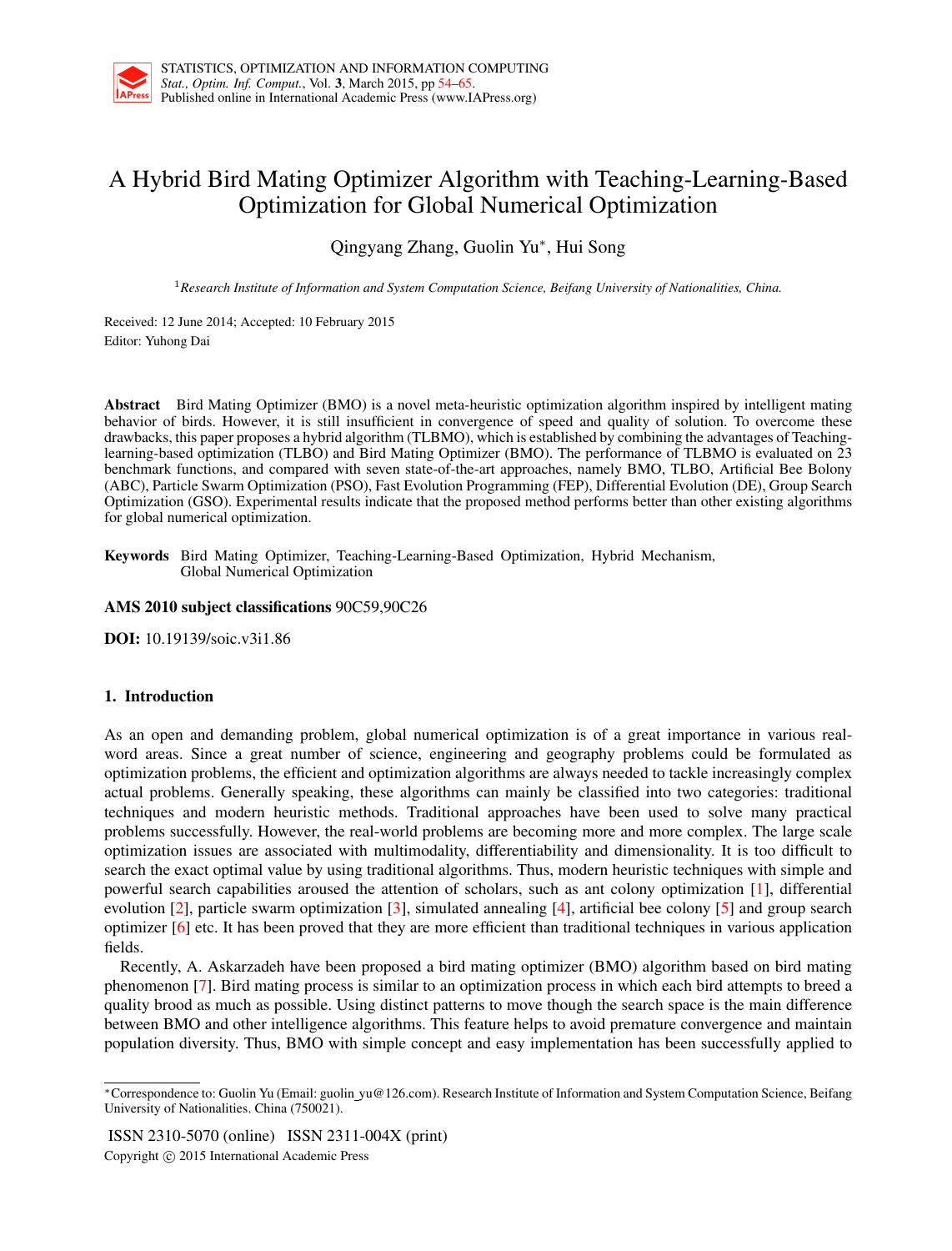solve different complicated problems. The problem of artificial neural network (ANN) training is solved by BMO, and this method yields better results than the other classifiers [8]. BMO method is proved to be an efficient candidate for estimating the unknown parameters of fuel cell polarization curve [9]. An efficient parameter estimation process is provided by BMO, and the better performance results in gaining the coordinates of the maximum power point (MPP) more accurately [10]. Parameter identification of FC models is solved based on BMO algorithm. Simulation results demonstrate the superior performance of it [11].

BMO algorithm shows promising performance in solving optimization problems. However, it is not efficient in identifying the high performance regions of a solution space. For some complicated problems, BMO shows premature convergence or poor efficiency. Teaching-Learning-Based optimization (TLBO) with fast speed has been widely used to solve kinds of optimization problems successfully [12, 13, 14, 15, 16]. Hence, an effective hybrid algorithm with the advantages of TLBO and BMO, named TLBMO, is proposed to improve solution quality and accelerate the convergence speed. In TLBMO, the two operators of BMO and TLBO are chosen as candidates. Each individual in the current population selects one of them based on probability proportional and generates new potential solutions. In addition, a calculation formula of probability is developed empirically. Five performance criteria are adopted to compare our technique with other existing approaches.

The rest of this paper is organized as follows. Bird mating optimizer algorithm is indicated in Section 2. Section 3 shortly summarizes the original TLBO. Our proposed approach is described in detail in Section 4. Numerical simulation results are given in Section 5. Finally, conclusion is presented in Section 6.

#### 2. Bird Mating Optimizer Algorithm

BMO is a population-based and evolutionary-based algorithm. The population is called society. Each society member represents a feasible solution, is called bird. Males and females are the main components of the society. The females with the most promising genes, contains parthenogenetic and polyandrous. The males are categorized into three unequal components, namely, monogamous, polygynous and promiscuous. In total, BMO possesses five updating patterns, they are explained below in detail.

Monogamy is a mating system that a male bird only mates with a female one. Each monogamous bird selects its interesting female from parthenogenetic and polyandrous by a probabilistic approach and mates with her. The new brood is calculated as follows:

$$
x_{broad} = x + \omega \times \overrightarrow{r} \times (x^{i} - x)
$$
  
\nif  $r_1 > mcf$   
\n
$$
x_{broad}(m) = lb(m) - r_2 \times (lb(m) - ub(m)),
$$
  
\n*end* (1)

where a  $1 \times D$  interesting female individual  $(x^i)$  can influence a  $1 \times D$  offspring brood  $(x_{broad})$  to some extent depending on the time-varying weight  $(\omega)$ , *D* is the dimension of problem,  $\overrightarrow{r}$  denotes a 1  $\times$  *D* vector which each element is a random number with uniform distribution between 0 and 1, *mcf* is the mutation control factor, distributed between 0 and 1,  $m$  is a random number varying 1 and  $D$ ,  $r_i$ 's are random numbers in the range [0, 1], and *lb* and *ub* are  $1 \times D$  vector which each member denotes the lower and upper bounds of the each dimension of problem, respectively.

Polygamy implies a mating system that each polygynous bird chooses several female individuals as partners and mates with them. The offspring brood is calculated from the following equation:

$$
x_{broad} = x + \omega \times (\sum_{j=1}^{K} \overrightarrow{r_j} \times (x_j^i - x))
$$
  
\nif  $r_1 > mcf$   
\n
$$
x_{broad}(m) = lb(m) - r_2 \times (lb(m) - ub(m)),
$$
  
\n*end* (2)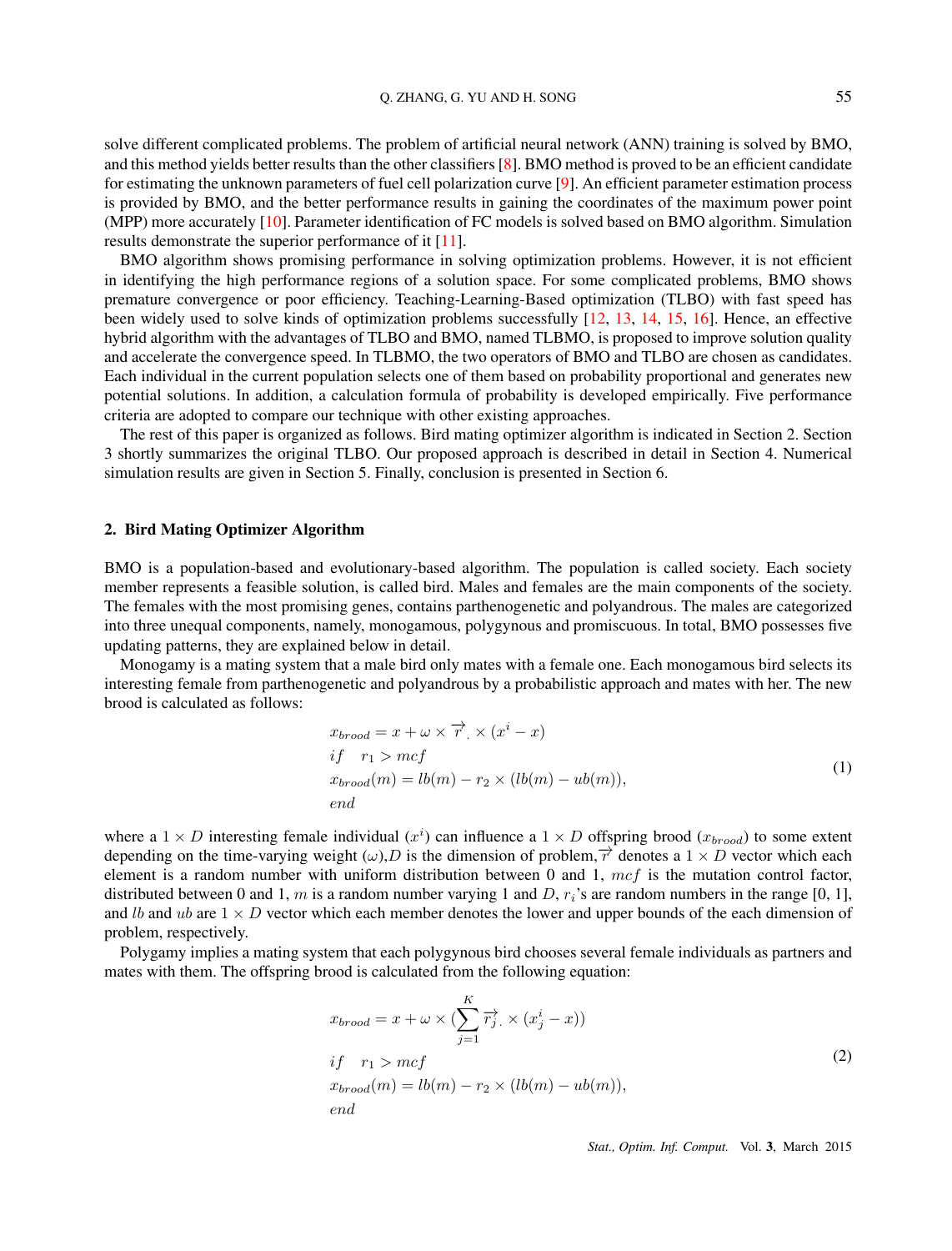where *K* is the number of female birds,  $x_j^i$  is the *j*th female bird.

Polyandry is also a mating system that several monogamous males are selected for each polyandrous bird probabilistically. The way by which a polygynous bird breeds is same as (2).

Promiscuity denotes another mating system in which one male and multiple females have unstable relationships. These birds are generated using a chaotic sequence. The way by which a promiscuous bird breeds is same as (1).

Parthenogenesis is the last mating system, means each female can raise brood without the help of males. Each female's genes are passed to her brood by making a small change in her genes probabilistically. The resultant brood is presented as follows:

$$
for i = 1 : D
$$
  
\n
$$
if r_1 > mcfp
$$
  
\n
$$
x_{broad}(i) = x(i) + mu \times (r_2 - r_3) \times x(i),
$$
  
\n
$$
end
$$
\n(3)

where  $mcfp$  denotes the mutation control factor,  $mu$  is the step size.

The steps of BMO are provided as follow:

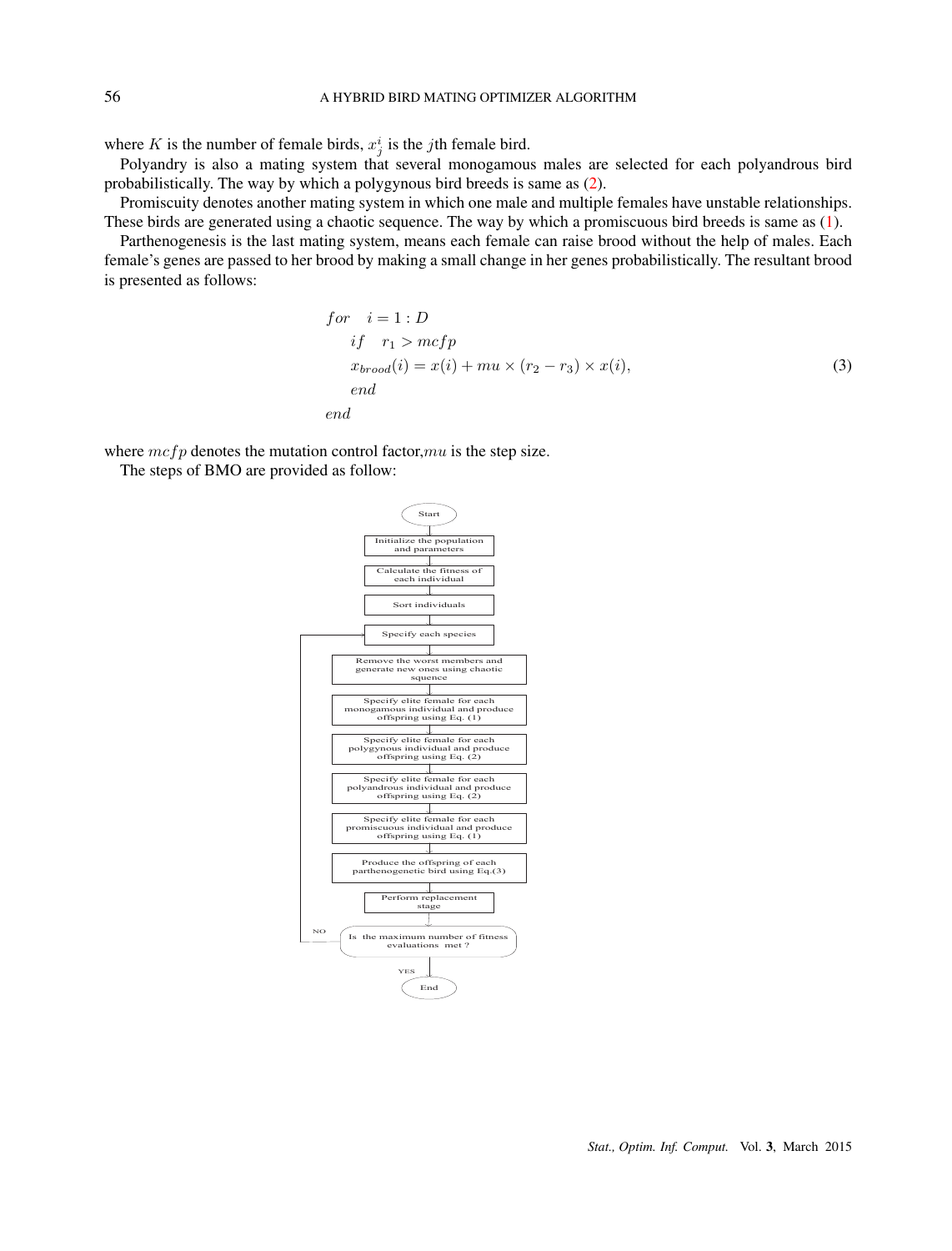#### 3. Teaching-learning-based optimization

TLBO is a new swarm intelligent optimization algorithm, the algorithm mimics teaching-learning phenomenon in classroom. The process of the algorithm mainly includes two parts, Teacher Phase and Learner Phase.

### Teacher Phase

This phase of TLBO mimics the learning of the students through the teacher.During this phase, the teacher spares no effort to move on the average results of the entire classroom up to his or her level in terms of knowledge.*xnew* and  $x_i$  denotes  $1 \times D$  vectors,  $D$  is the dimension of problem, the former are generated by the latter using the following update formula:

$$
x_{new} = x_i + r \times (x_{teacher} - T_f \times x_{mean})
$$
  
\n
$$
T_f = round(1 + rand),
$$
\n(4)

where *r* is a random number in the range [0, 1],  $T_f$  is a teaching factor that can be either 1 or 2.  $x_{teacher}$  and  $x_{mean}$ are  $1 \times D$  vectors which indicates the best individual and the mean of entire population, respectively.

#### Learner Phase

This phase means a student increases his or her knowledge with the help of group discussions. Each student  $(x_i)$ randomly chooses a classmate  $(x_i, j \neq i)$  for enhancing his or her knowledge level if the classmate own more knowledge than his or her.

$$
\begin{cases}\n x_{new} = x_i + r \times (x_j - x_i), & if \ f(x_j) < f(x_i) \\
x_{new} = x_i + r \times (x_i - x_j), & otherwise\n\end{cases} \tag{5}
$$

## 4. TLBMO

#### *4.1. Search strategy*

As mentioned before, the core idea of TLBMO is that two evolution strategies, BMO operators and TLBO mechanisms, are employed to produce new individuals. That is to say, two kinds of strategies can be used for updating current population. We suppose that  $P_c$  is the probability of employing BMO strategy, the other strategy is employed with the probability of  $1 - Pc$ .  $rand_i(0, 1)$  is a random number.If  $rand_i(0, 1)$  is bigger than or equal to *P c*, BMO operator performs. Otherwise, the TLBO strategy will be employed to generate new individual. In this sense, the abilities of exploration and exploitation are improved effectively.

#### *4.2. Selection probability*

The ultimate success of an optimization algorithm depends mostly on its ability to keep a good balance between exploitation and exploration. This ability helps algorithm to accelerate the convergence speed and improve the quality of solution. Exploitation means the concentration of the algorithm's search at the vicinity of current solutions and exploration refers to generates new solutions in as yet untested regions of search space. If a method is unable to keep balance between global and local search, it will be stagnation or get trapped in a local optima.

As far as we know that different operator produces different influence on the performance of algorithm. If one operator is emphasized in same phase, some primary information about solution space may be ignored. In the beginning, TLBO operator with powerful exploration ability is employed to expand the solution space. Thus, a larger *Pc* value is employed, because the higher *Pc* values, the higher probability of employing TLBO operator. Thereafter, BMO operator is used to search locally to get the best solution. In order to strengthen the exploitation ability, the *Pc* value is decreasing in the evolution process. In general, each individual has different levels of exploration and exploitation ability in solving various problems.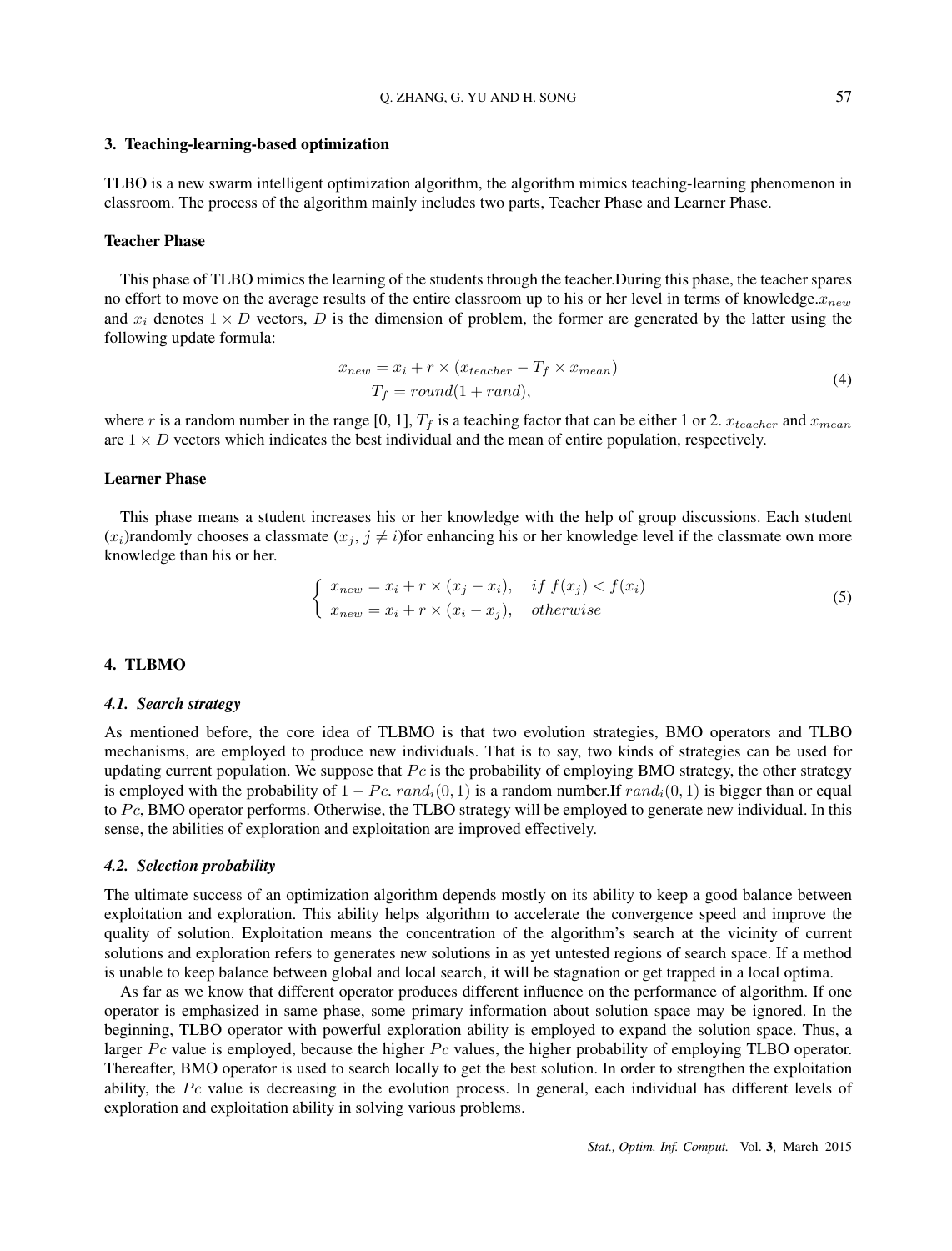| Algorithm: TLBMO                                                    |
|---------------------------------------------------------------------|
| Begin                                                               |
| Initialize parameters and halting criterion                         |
| Generate and evaluate the initial population $x$                    |
| While (the halting criterion not satisfied)                         |
| Sort birds                                                          |
| The promiscuous birds are removed and generated by chaotic sequence |
| Calculate the probability $P_c$                                     |
| For each bird $x_i$ of the society                                  |
| If $randi(0,1) \geqslant Pc$                                        |
| BMO strategy is used to the current population                      |
| Else                                                                |
| TLBO strategy is applied to the current population                  |
| End If                                                              |
| End For                                                             |
| Evaluate and update the offspring                                   |
| End while                                                           |
| End                                                                 |
| Output the obtained global best solution                            |

Table 1 The pseudo-code of TLBMO method is presented as follows:

The selection probability expression is empirically proposed below:

$$
Pc(t) = \sin(\exp(-3t/T)),\tag{6}
$$

where, *t* and *T* denotes the current and the maximum number of iteration, respectively. Figure 1 introduces an example of *Pc* assigned for an iteration of 100.



Figure.1 Probability graph of *Pc* assigned for an iteration of 100.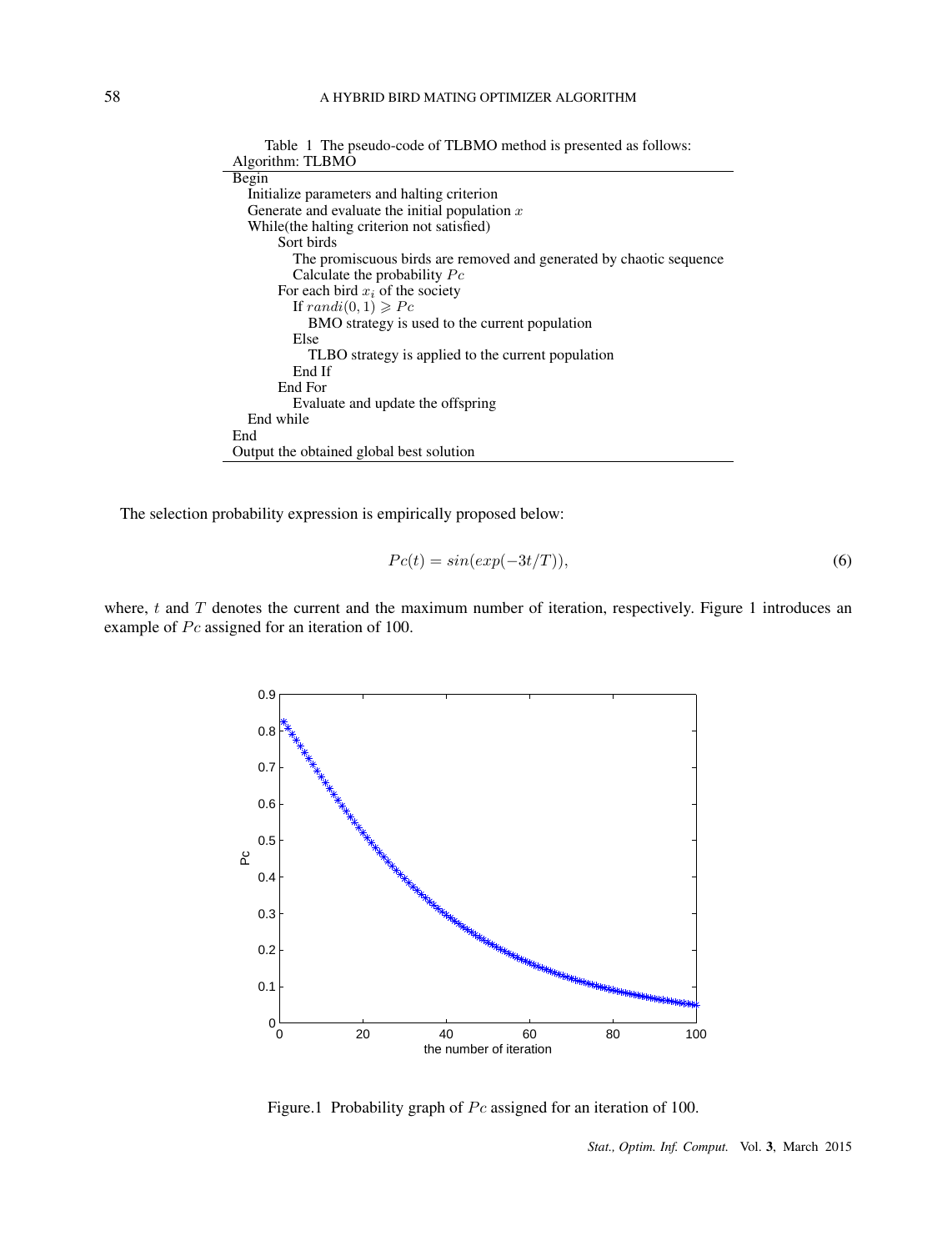#### 5. Experimental studies

23 benchmark functions are selected to evaluate the performance of TLBMO. A detailed description of these functions is presented in Table 2. These functions are divided into three classes [17]:

1) Unimodal functions  $f_1 - f_7$ ,

2) Basic multimodal functions with several local minima  $f_8 - f_{13}$ , and

3) Low-dimensional functions with a few local minima *f*<sup>14</sup> *− f*23.

#### *5.1. Experimental setup*

In all experiments, In order to maintain a comparison as fair as possible, the maximum number of fitness evaluations(*MaxFES*) is set to *D*\*10000 for each algorithm [22]. Moreover, all experiments are run 50 times independently. The following parameters are used in this paper:

- The control parameters of the ABC algorithm are provided as follows [5]: population size *N*=20, number of onlookers=number of employed bees=0.5\*population size, *limit*=number of onlookers\**D*.
- The parameter setting of the FEP algorithm is summarized as follows [17]: population size *N*=100, tournament size  $q=10$ , initial  $\eta=3$ .
- The parameters of GSO follow the suggestions from [6]: population size *N*=48, initial head angle  $\varphi_0 = \frac{\pi}{4}$ , the constant  $\alpha = round(\sqrt{D+1})$ , maximum pursuit angle  $\theta_{max} = \frac{\pi}{\alpha^2}$ , maximum turning angle  $\alpha_{max} =$

 $\frac{\theta_{max}}{2}$ , the maximum pursuit distance  $l_{max} = ||\boldsymbol{U} - \boldsymbol{L}|| = \sqrt{\sum_{i=1}^{n}$  $\sum_{i=1}^{n} (U_i - L_i)^2$ , where  $U_i$  and  $L_i$  are the upper

and lower bounds for the *i*th dimension.

- The parameter of TLBO only requires the population size=50 [15].
- For DE, the following parameters are employed [21]: the mutation strategies: " $DE/rand/1$ ", population size  $N=100$ , differential amplification factor  $F = 0.5$ , crossover probability constant  $CR = 0.9$ .
- According to [19], the parameters of PSO are set as follows: population size  $N = 40$ , positive constant  $c1 = c2 = 1.49445$ , inertia weight  $w_{max} = 0.9$ ,  $w_{min} = 0.4$ .
- The same parameters are adopted by BMO [7] and TLBMO: population size  $N = 200$ , monogamous=100, polygynous=60, promiscuous=20, polyandrous=10, parthenogenetic=10, interesting individual=3, the number of monogamous for polygynous=10,  $mcf = 0.9$ ,  $mu = 0.001$ ,  $w_{max} = 2.5$ ,  $w_{min} = 0.25$ ,  $mcfp_{min} =$ 0.1,  $mcfp_{max} = 0.9$ .

All simulations are implemented on the same platform with Intel Core i5-3210M CPU 2.50GHz, 4G of RAM, and windows7 with MATLAB R2010a.

#### *5.2. Performance criteria*

This paper employs five performance criteria to evaluate the performance of TLBMO. These criteria are introduced as follows.

• *Accuracy* [22]: The mathematical expression is

$$
Accuracy = |F(\hat{x}) - F(x^*)|
$$
\n(7)

where  $\hat{x}$  is the best solution found by the algorithm in a run, $x^*$  is the global optimal solution. The minimum accuracy is recorded when reaching the maximum number of function evaluation(*M axF ES*). The average and standard deviation of the accuracy values are also calculated.

• *TestFES* [18]: The criteria records the number of fitness evaluations when the value-to-reach (VTR) is achieved.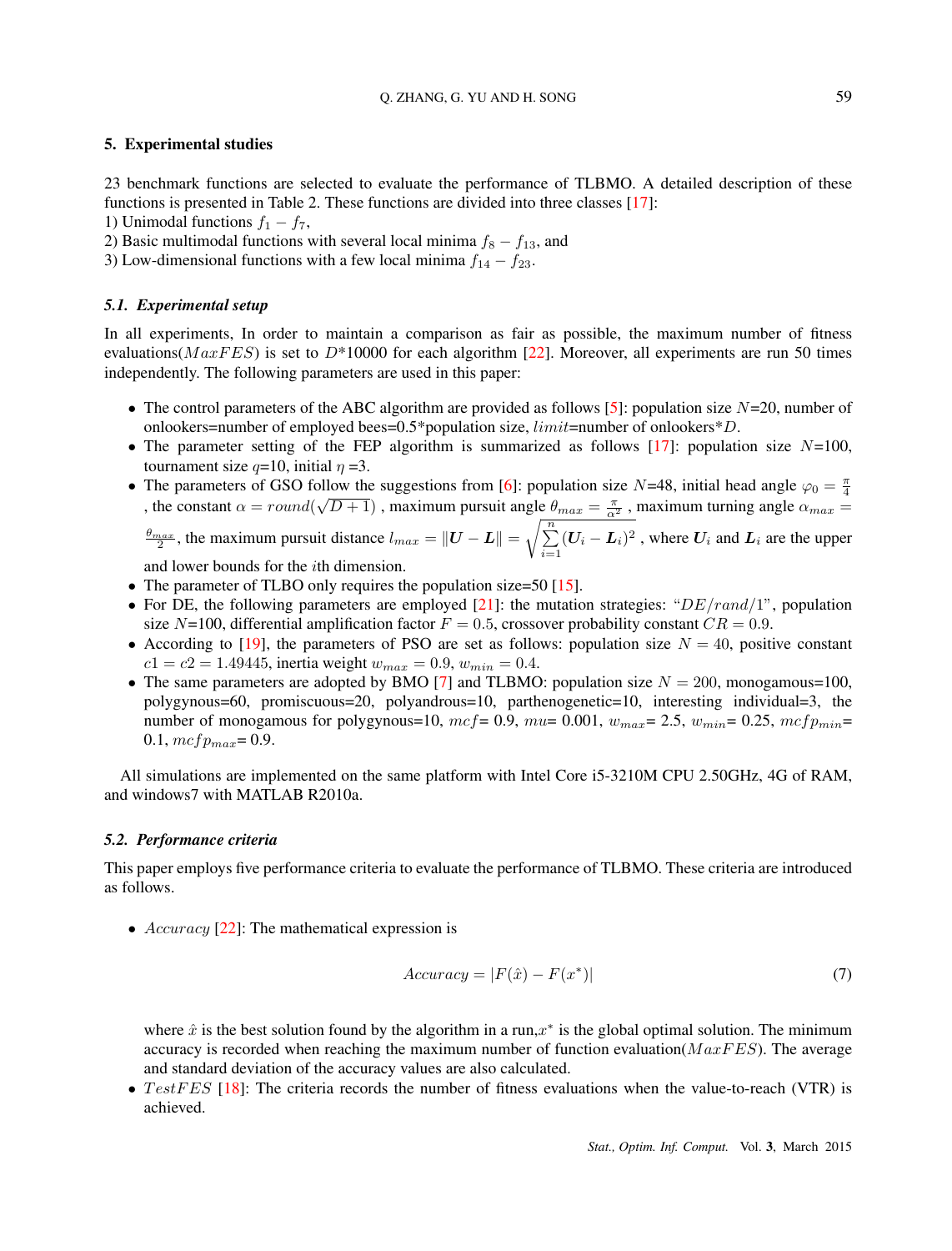| <b>Test function</b>                                                                                                                                                                                                                                                                                                        | D              | $\overline{S}$            | Minimum          |
|-----------------------------------------------------------------------------------------------------------------------------------------------------------------------------------------------------------------------------------------------------------------------------------------------------------------------------|----------------|---------------------------|------------------|
| $f_1(x) = \sum_{i=1}^{L} x_i^2$                                                                                                                                                                                                                                                                                             | 30             | $[-100, 100]^{D}$         | $\boldsymbol{0}$ |
| $f_2(x) = \sum_{i=1}^{D}  x_i  + \prod_{i=1}^{D}  x_i $                                                                                                                                                                                                                                                                     | 30             | $[-10, 10]^{D}$           | $\boldsymbol{0}$ |
| $f_3(x) = \sum_{i=1}^{D} (\sum_{i=1}^{i} x_i)^2$                                                                                                                                                                                                                                                                            | 30             | $[-100, 100]^{D}$         | $\mathbf{0}$     |
| $f_4(x) = \max_{1 \leq i \leq D} \{ x_i \}$                                                                                                                                                                                                                                                                                 | 30             | $[-100, 100]^{D}$         | $\mathbf{0}$     |
| $f_5(x) = \sum_{i=1}^{D-1} [100(x_{i+1} - x_i^2)^2 + (x_i - 1)^2]$                                                                                                                                                                                                                                                          | 30             | $[-30, 30]^{D}$           | $\boldsymbol{0}$ |
| $f_6(x) = \sum_{i=1}^{D} (\lfloor x_i + 0.5 \rfloor)^2$                                                                                                                                                                                                                                                                     | 30             | $[-100, 100]^{D}$         | $\boldsymbol{0}$ |
| $f_7(x) = \sum_{i=1}^{D} ix_i^4 + random[0,1)$                                                                                                                                                                                                                                                                              | 30             | $[-1.28, 1.28]^D$         | $\boldsymbol{0}$ |
| $f_8(x) = \sum_{i=1}^{D} -x_i \sin(\sqrt{ x_i })$                                                                                                                                                                                                                                                                           | 30             | $[-500, 500]^{D}$         | $-12569.5$       |
| $f_9(x) = \sum_{i=1}^{D} [x_i^2 - 10 \cos(2\pi x_i) + 10]$                                                                                                                                                                                                                                                                  | 30             | $[-5.12, 5.12]^{D}$       | $\boldsymbol{0}$ |
| $f_{10}(x) = -20 \exp(-0.2 \sqrt{\frac{1}{D} \sum_{i=1}^{D} x_i^2}) - \exp(\frac{1}{D} \sum_{i=1}^{D} \cos 2\pi x_i) + 20 + e$                                                                                                                                                                                              | 30             | $[-32, 32]^{D}$           | $\boldsymbol{0}$ |
| $f_{11}(x) = \frac{1}{4000} \sum_{i=1}^{D} x_i^2 - \prod_{i=1}^{D} \cos(\frac{x_i}{\sqrt{i}}) + 1$                                                                                                                                                                                                                          | 30             | $[-600, 600]^D$           | $\mathbf{0}$     |
| $f_{12}(x) = \frac{\pi}{D} \{ 10 \sin^2(\pi y_i) + \sum_{i=1}^{D-1} (y_i - 1)^2 [1 + 10 \sin^2(\pi y_{i+1})] + (y_i - 1)^2 \}$                                                                                                                                                                                              | 30             | $[-50, 50]^{D}$           | $\mathbf{0}$     |
| $+\sum_{i=1}^{1} \mu(x_i, 10, 100, 4)$                                                                                                                                                                                                                                                                                      |                |                           |                  |
| $f_{13}(x) = 0.1\{\sin^2(3\pi x_1) + \sum_{i=1}^{D-1} (x_i - 1)^2[1 + \sin^2(3\pi x_{i+1})]$                                                                                                                                                                                                                                | 30             | $[-50, 50]^D$             | $\boldsymbol{0}$ |
| $+(x_n-1)[1+\sin^2(2\pi x_n)] + \sum_{i=1}^{D} \mu(x_i, 5, 100, 4)$                                                                                                                                                                                                                                                         |                |                           |                  |
| $f_{14}(x) = \left[\frac{1}{500} + \sum_{j=1}^{25} \frac{1}{j + \sum_{i=1}^{2} (x_i - a_{ij})^6}\right]^{-1}$                                                                                                                                                                                                               | 2              | $[-65.536, 65.536]^D$     | 1                |
| $f_{15}(x) = \sum_{i=1}^{11} [a_i - \frac{x_1(b_i^2 + b_i x_2)}{b_i^2 + b_i x_3 + x_4}]^2$                                                                                                                                                                                                                                  | 4              | $[-5,5]^{D}$              | 0.0003075        |
|                                                                                                                                                                                                                                                                                                                             | 2              | $[-5, 5]^{D}$             | -1.0316285       |
|                                                                                                                                                                                                                                                                                                                             | 2              | $[-5, 10] \times [0, 15]$ | 0.398            |
| $\begin{array}{l} f_{16}(x) = \frac{i-1}{4x_1^2} - 2.1x_1^4 + \frac{1}{3}x_1^6 + x_1x_2 - 4x_2^2 + 4x_2^4\\ f_{17}(x) = (x_2 - \frac{5.1}{4\pi^2}x_1^2 + \frac{5}{\pi} - 6)^2 + 10(1 - \frac{1}{8\pi}\cos x_i + 10)\\ f_{18}(x) = [1 + (x_1 + x_2 + 1)^2(19 - 14x_1 + 3x_1^2 - 14x_2 + 6x_1x_2 + 3x_2^2)] \times\\ [30 + ($ | 2              | $[-2, 2]^{D}$             | 3                |
| $f_{19}(x) = -\sum_{i=1}^{ } c_i \exp[-\sum_{i=1}^{ } a_{ij}(x_j - p_{ij})^2]$                                                                                                                                                                                                                                              | 3              | $[0,1]^{D}$               | $-3.86$          |
| $f_{20}(x) = -\sum_{i=1}^{6} c_i \exp[-\sum_{i=1}^{6} a_{ij}(x_j - p_{ij})^2]$                                                                                                                                                                                                                                              | 6              | $[0,1]^{D}$               | $-3.32$          |
| $f_{21}(x) = -\sum_{i=1}^{5} [(x-a_i)(x-a_i)^T + c_i]^{-1}$                                                                                                                                                                                                                                                                 | $\overline{4}$ | $[0, 10]^{D}$             | $-10$            |
| $f_{22}(x) = -\sum_{i=1}^{7} [(x-a_i)(x-a_i)^T + c_i]^{-1}$                                                                                                                                                                                                                                                                 | $\overline{4}$ | $[0, 10]^{D}$             | $-10$            |
| $f_{23}(x) = -\sum_{i=1}^{10} [(x-a_i)(x-a_i)^T + c_i]^{-1}$                                                                                                                                                                                                                                                                | $\overline{4}$ | $[0, 10]^{D}$             | $-10$            |

Table 2 the twenty-three benchmark functions used in our study.

• *Acceleration rate*(*AR*) [18]: This criterion is applied to evaluate a methods convergence speed quantitatively.

$$
AR = \frac{TestFES_{competitive}}{TestFES_{Method}},
$$
\n(8)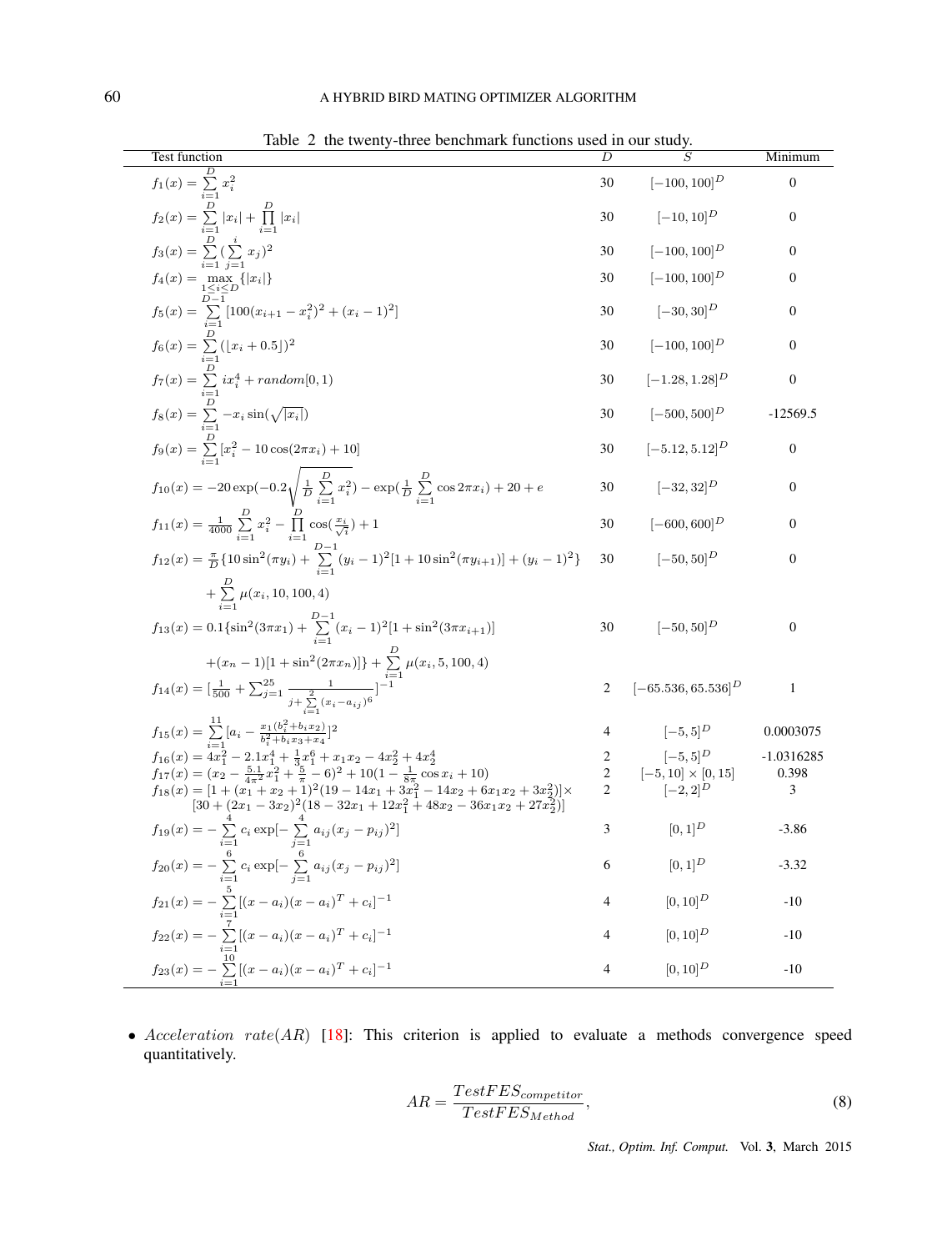where  $AR < 1$  denotes the method is slower than its competitor.

- *Convergence Graphs* [20]: The convergence graphs demonstrate that the mean accuracy performance of total runs, respectively. It is used to measure the convergence speed qualitatively.
- *Success rate*(*SR*) [20]: The SR is calculated as the number of successful runs to the total number of trials.

$$
SR = \frac{\text{# of successful runs}}{\text{total runs}}.\tag{9}
$$

#### *5.3. Performance of TLBMO*

In order to present superiority of the new hybrid algorithm, TLBMO is compared with seven existing algorithms. The mean, standard deviation values and t-test for all benchmark functions are counted and listed in Table 3. The values of AR and SR are provided in Table 4. In addition, some representative convergence graphs are presented in Figure 2. The performance of TLBMO is analyzed from the following four aspects.



Figure.2 Convergence graph of overall algorithms on the selected functions, (a)  $f_1$ , (b)  $f_5$ , (c)  $f_7$ , (d)  $f_9$ , (e)  $f_{10}$ , (f)  $f_{11}$ .

From Table 3-4 and Figure 2, the following results and analysis can be obtained.

*• Accuracy analysis*: For unimodal functions, from Table 3, it is obvious that TLBMO is able to perform consistently better results than BMO on  $f_1$ ,  $f_2$ ,  $f_3$ ,  $f_4$ ,  $f_7$ , but there are weaker than TLBO. For  $f_5$ , there is no significant difference between TLBMO and TLBO, but it is superior to BMO. TLBMO, TLBO and BMO have the same final results on  $f_6$ .

For multimodal functions with many local minima, from table 3 and figure 2, it is clear that TLBMO is significantly better than BMO and TLBO on function *f*9, *f*12. For *f*8, *f*13, TLBMO's final results are as good as BMO's and TLBO's. TLBMO and TLBO can find the global optima on *f*11.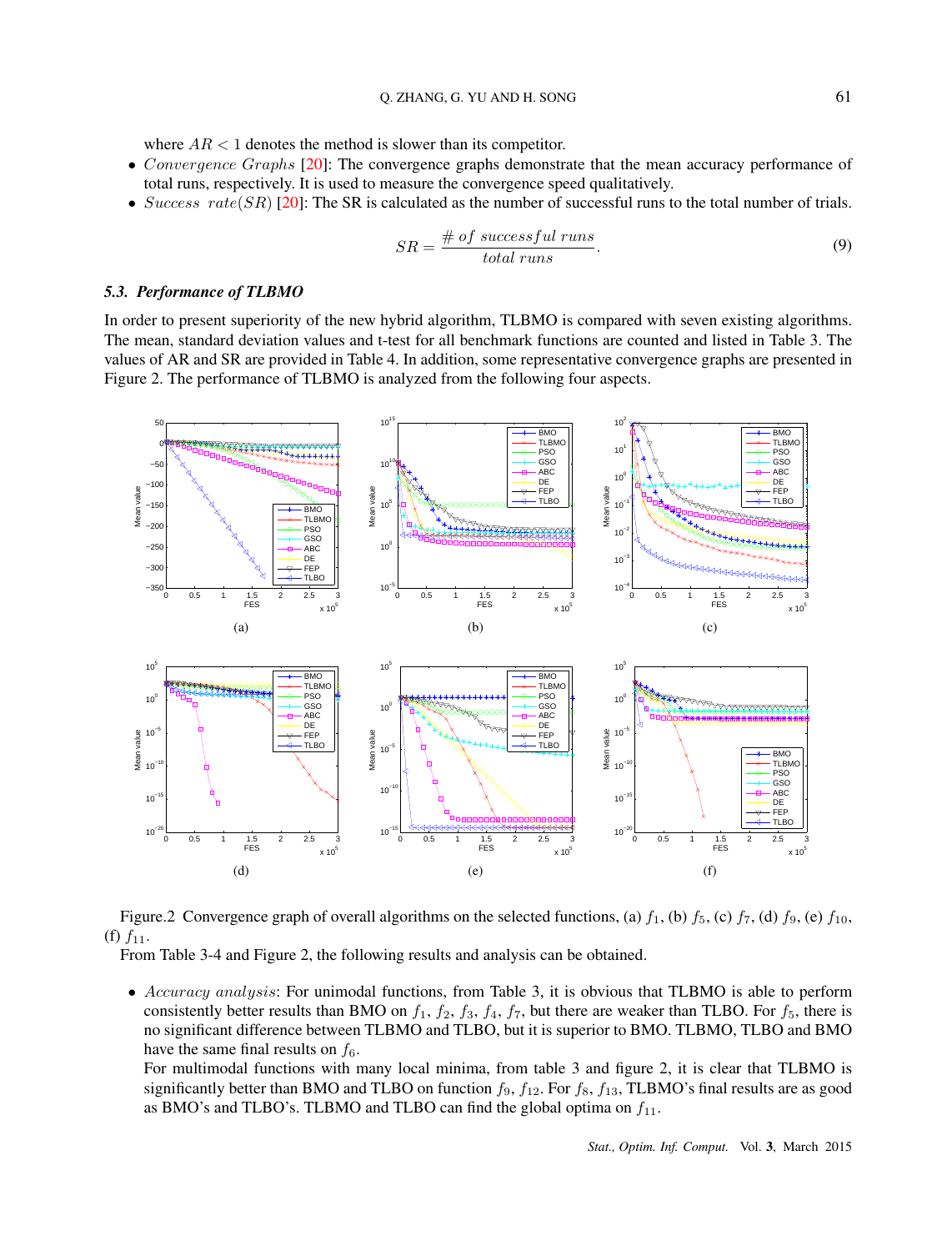## 62 A HYBRID BIRD MATING OPTIMIZER ALGORITHM

| Function       | Index                    | <b>TLBMO</b>                 | $\overline{B}MO$               | <b>PSO</b>                     | Table 3 Comparison of TLBMO with different algorithms.<br>GSO | ABC                           | <b>TLBO</b>                    | DE                            | FEP                            |
|----------------|--------------------------|------------------------------|--------------------------------|--------------------------------|---------------------------------------------------------------|-------------------------------|--------------------------------|-------------------------------|--------------------------------|
| $f_1$          | mean                     | $1.00e - 0.52$               | $1.11e - 031$                  | $5.10e - 186$                  | $2.13e - 010$                                                 | $1.2e - 121$                  | 0                              | $2.29e - 0.36$                | $5.30e - 008$                  |
|                | std                      | $2.02e - 052$                | $7.73e - 031$                  | $\mathbf{0}$                   | $5.82e - 010$                                                 | $3.08e - 121$                 | $\boldsymbol{0}$               | $3.31e - 036$                 | $3.75e - 007$                  |
|                | $\boldsymbol{h}$         |                              | 1                              | $\mathbf{1}$                   | 1                                                             | $\mathbf{1}$                  | $\mathbf{1}$                   | 1                             | 1                              |
| $f_2$          | mean                     | $8.25e - 0.26$               | $2.00e - 017$                  | $1.54e + 002$                  | $5.30e - 005$                                                 | $6.41e - 061$                 | $4.12e - 278$                  | $5.98e - 014$                 | $1.24e - 004$                  |
|                | std                      | $8.51e - 0.26$               | $9.31e - 017$                  | $1.31e + 0.02$                 | $1.50e - 004$                                                 | $8.88e - 061$                 | $\mathbf{0}$                   | $3.27e - 013$                 | $8.74e - 004$                  |
|                | $\hbar$                  |                              | 1                              | 1                              | 1                                                             | 1                             | 1                              | 1                             | 1                              |
| $f_3$          | mean                     | $9.86e - 021$                | $2.28e + 001$                  | $1.70e + 003$                  | $2.97e + 000$                                                 | $2.61e + 0.03$                | $3.80e-091$                    | $1.52e - 005$                 | $8.40e - 001$                  |
|                | std                      | $1.82e - 0.20$               | $1.81e + 001$                  | $3.49e + 003$                  | $1.90e + 000$                                                 | $5.63e + 002$                 | $2.66e - 090$                  | $1.42e - 005$                 | $5.94e + 000$                  |
|                | $\boldsymbol{h}$         |                              | 1                              | 1                              | $\mathbf{1}$                                                  | 1                             | 1                              | 1                             | 1                              |
| f <sub>4</sub> | mean                     | $6.39e - 019$                | $3.96e - 001$                  | $1.04e - 007$                  | $1.21e - 002$                                                 | $9.81e - 002$                 | $2.32e - 222$                  | $3.03e - 001$                 | $3.36e - 002$                  |
|                | std                      | $1.05e - 0.54$               | $3.29e - 001$                  | $1.61e - 007$                  | $4.15e - 003$                                                 | $3.40e - 002$                 | $\mathbf{0}$                   | $6.25e - 001$                 | $2.38e - 001$                  |
|                | $\boldsymbol{h}$<br>mean | $2.13e + 001$                | 1<br>$5.24e + 001$             | $\mathbf{1}$<br>$1.21e + 0.05$ | $\mathbf{1}$<br>$4.42e + 001$                                 | $\mathbf{1}$<br>$2.14e + 000$ | 1<br>$1.02e + 001$             | 1<br>$4.85e-002$              | 1<br>$9.21e - 001$             |
| $f_5$          | std                      | $1.02e + 0.00$               | $4.14e + 001$                  | $3.28e + 005$                  | $3.68e + 001$                                                 | $3.34e + 000$                 | $1.95e + 000$                  | $7.11e - 002$                 | $6.51e + 000$                  |
|                | $\boldsymbol{h}$         |                              | 1                              | 1                              | 1                                                             | 1                             | 1                              | 1                             | 1                              |
| $f_6$          | mean                     | 0                            | $\bf{0}$                       | $2.00e + 002$                  | 0                                                             | $\boldsymbol{0}$              | $\bf{0}$                       | $\bf{0}$                      | $\bf{0}$                       |
|                | std                      | $\mathbf{0}$                 | $\theta$                       | $1.41e + 0.03$                 | $\mathbf{0}$                                                  | $\boldsymbol{0}$              | $\boldsymbol{0}$               | $\theta$                      | $\theta$                       |
|                | $\boldsymbol{h}$         |                              | $\overline{0}$                 | $\mathbf{0}$                   | $\theta$                                                      | $\overline{0}$                | $\overline{0}$                 | $\theta$                      | $\overline{0}$                 |
| f7             | mean                     | $7.14e - 004$                | $3.26e - 003$                  | $2.81e - 003$                  | $3.80e - 002$                                                 | $1.65e - 002$                 | $2.02e - 004$                  | $4.47e - 003$                 | $2.80e - 004$                  |
|                | std                      | $3.02e - 004$                | $1.57e - 003$                  | $1.27e - 003$                  | $3.04e - 002$                                                 | $3.99e - 003$                 | $6.92e - 005$                  | $1.16e - 003$                 | $1.98e - 003$                  |
|                | $\boldsymbol{h}$         |                              | $\mathbf{1}$                   | $\mathbf{1}$                   | $\mathbf{1}$                                                  | $\mathbf{1}$                  | $\mathbf{1}$                   | $\mathbf{1}$                  | $\mathbf{1}$                   |
|                | b/s/w                    |                              | 6/1/0                          | 6/0/1                          | 6/1/0                                                         | 3/1/3                         | 0/1/6                          | 5/1/1                         | 4/1/2                          |
| $f_8$          | mean                     | $3.51e + 003$                | $2.19e + 003$                  | $2.85e + 003$                  | $1.35e - 002$                                                 | $1.34e - 002$                 | $2.93e+003$                    | $3.98e + 003$                 | $1.24e + 004$                  |
|                | std                      | $7.51e + 002$                | $3.97e + 002$                  | $6.90e + 002$                  | $5.34e - 004$                                                 | $7.35e - 012$                 | $6.48e + 002$                  | $9.51e + 002$                 | $1.57e + 003$                  |
|                | $\boldsymbol{h}$         |                              | 1                              | 1                              | 1                                                             | 1                             | 1                              | 1                             | 1                              |
| $f_9$          | mean                     | $5.68e - 016$                | $4.82e + 000$                  | $5.40e + 001$                  | $1.07e + 0.00$                                                | $\bf{0}$                      | $6.45e + 000$                  | $1.38e + 002$                 | $5.97e - 002$                  |
|                | std                      | $4.02e - 015$                | $2.68e + 000$                  | $2.16e + 001$                  | $8.96e - 001$                                                 | $\boldsymbol{0}$              | $5.50e + 000$                  | $2.52e - 001$                 | $4.22e - 001$                  |
|                | $\boldsymbol{h}$         |                              | 1                              | 1                              | 1                                                             | $\boldsymbol{0}$              | 1                              | 1                             | $\mathbf{0}$                   |
| $f_{10}$       | mean                     | $3.55e-015$                  | $1.78e - 001$                  | $3.08e - 001$                  | $2.10e - 006$                                                 | $3.42e - 014$                 | $3.55e-015$                    | $3.91e - 015$                 | $2.27e - 005$                  |
|                | std                      | $\mathbf{0}$                 | $4.29e + 000$                  | $1.99e + 000$                  | $1.92e - 006$                                                 | $4.29e - 015$                 | $\mathbf{0}$                   | $1.08e - 0.15$                | $1.61e - 004$                  |
|                | $\boldsymbol{h}$         |                              | $\mathbf{1}$                   | 1                              | $\mathbf{1}$                                                  | 1                             | $\boldsymbol{0}$               | 1                             | $\mathbf{1}$                   |
| $f_{11}$       | mean                     | $\boldsymbol{0}$<br>$\theta$ | $1.53e - 003$<br>$3.91e - 003$ | $1.59e - 002$<br>$2.22e - 002$ | $1.83e - 002$                                                 | $1.48e - 003$                 | $\bf{0}$<br>$\boldsymbol{0}$   | $3.45e - 004$                 | $1.56e - 003$<br>$1.10e - 002$ |
|                | std                      |                              | $\mathbf{1}$                   | 1                              | $1.65e - 002$                                                 | $4.51e - 003$<br>1            | $\theta$                       | $2.44e - 003$<br>$\mathbf{0}$ | $\overline{0}$                 |
|                | $\boldsymbol{h}$<br>mean | $7.39e - 019$                | $3.82e - 014$                  | $4.15e - 003$                  | $\mathbf{1}$<br>$1.26e - 013$                                 | $1.57e - 032$                 | $2.07e - 0.03$                 | $1.57e - 032$                 | $4.65e - 010$                  |
| $f_{12}$       | std                      | $5.21e - 0.18$               | $2.70e - 013$                  | $2.05e - 002$                  | $2.02e - 0.13$                                                | $5.53e - 0.48$                | $1.47e - 002$                  | $5.53e - 048$                 | $3.29e - 009$                  |
|                | $\hbar$                  |                              | $\mathbf{1}$                   | 1                              | $\mathbf{1}$                                                  | $\mathbf{1}$                  | 1                              | $\mathbf{1}$                  | 1                              |
| $f_{13}$       | mean                     | $2.20e - 003$                | $1.76e - 003$                  | $1.32e - 0.03$                 | $8.51e - 012$                                                 | $1.35e - 032$                 | $2.96e - 002$                  | $1.35e - 032$                 | $6.78e - 009$                  |
|                | std                      | $4.44e - 003$                | $4.06e - 003$                  | $3.61e - 003$                  | $4.13e - 011$                                                 | $1.11e - 0.47$                | $4.22e - 002$                  | $1.11e - 0.47$                | $4.79e - 008$                  |
|                | $\boldsymbol{h}$         |                              | 1                              | $\mathbf{1}$                   | 1                                                             | 1                             | $\mathbf{1}$                   | 1                             | 1                              |
|                | b/s/w                    |                              | 4/0/2                          | 4/0/2                          | 5/0/1                                                         | 2/0/4                         | 3/2/1                          | 5/0/1                         | 5/0/1                          |
| $f_{14}$       | mean                     | $3.84e - 006$                | $3.84e - 006$                  | $3.84e - 006$                  | $3.84e - 006$                                                 | $3.84e - 006$                 | $3.84e - 006$                  | $3.84e - 006$                 | $7.68e - 008$                  |
|                | std                      | $7.26e - 012$                | $\boldsymbol{0}$               | $1.19e - 016$                  | $2.08e - 016$                                                 | $8.62e - 017$                 | $1.03e - 013$                  | 1                             | $5.43e - 007$                  |
|                | $\boldsymbol{h}$         |                              | 1                              | 1                              | 1                                                             | 1                             | $\mathbf{1}$                   | 1                             | 1                              |
| $f_{15}$       | mean                     | $1.24e - 003$                | $1.56e - 003$                  | $1.63e - 003$                  | $1.50e - 003$                                                 | $1.13e - 003$                 | $9.67e - 004$                  | $1.13e - 003$                 | $3.78e - 005$                  |
|                | std                      | $6.59e - 004$                | $6.07e - 004$                  | $2.26e - 003$                  | $2.26e - 003$                                                 | $3.48e - 004$                 | $6.55e - 004$                  | $6.25e - 004$                 | $2.67e - 004$                  |
|                | $\boldsymbol{h}$         |                              | $\mathbf{0}$                   | $\mathbf{0}$                   | $\mathbf{0}$                                                  | $\mathbf{0}$                  | $\mathbf{1}$                   | 1                             | 1                              |
| $f_{16}$       | mean                     | $4.65e - 008$                | $4.65e-008$                    | $4.65e - 008$                  | $4.65e-008$                                                   | $4.65e-008$                   | $4.65e-008$                    | $4.65e-008$                   | $4.83e - 005$                  |
|                | std                      | $1.23e - 014$                | $\boldsymbol{0}$               | $5.33e - 017$                  | $6.73e - 017$                                                 | $8.22e - 017$                 | $1.36e - 0.16$                 | $4.40e - 017$                 | $3.41e - 004$                  |
|                | $\boldsymbol{h}$         |                              | 1                              | 1                              | $\mathbf{1}$                                                  | 1                             | $\mathbf{1}$                   | 1                             | 1                              |
| $f_{17}$       | mean                     | $3.58e - 007$                | $3.58e - 007$                  | $3.58e - 007$                  | $3.58e - 007$                                                 | $3.58e - 007$                 | $3.58e - 007$                  | $3.58e - 007$                 | $8.46e - 005$                  |
|                | std                      | $3.16e - 012$                | $\boldsymbol{0}$<br>1          | $\mathbf{0}$<br>1              | $7.41e - 013$                                                 | $\mathbf{0}$<br>$\mathbf{1}$  | $9.16e - 015$                  | $\mathbf{0}$<br>1             | $5.99e - 004$                  |
|                | $\boldsymbol{h}$         | $-6.90e - 014$               | $-7.78e - 014$                 | $-7.75e - 014$                 | $\mathbf{1}$<br>$-7.37e - 0.14$                               | $6.40e - 006$                 | $\mathbf{1}$<br>$-7.77e - 014$ | $-7.89e - 014$                | 1<br>$8.96e - 012$             |
| $f_{18}$       | mean<br>std              | $6.27e - 015$                | $7.86e - 016$                  | $1.23e - 015$                  | $3.56e - 015$                                                 | $3.94e - 005$                 | $6.96e - 016$                  | $9.26e - 016$                 | $6.34e - 011$                  |
|                | $\boldsymbol{h}$         |                              | 1                              | 1                              | 1                                                             | $\overline{0}$                | $\mathbf{1}$                   | 1                             | $\mathbf{1}$                   |
| $f_{19}$       | mean                     | $-1.48e - 007$               | $-1.48e - 007$                 | $-1.48e - 007$                 | $-1.48e - 007$                                                | $-1.42e - 007$                | $-1.48e - 007$                 | $-1.48e - 007$                | $1.09e - 002$                  |
|                | std                      | $2.24e - 016$                | 0                              | $8.79e - 017$                  | $2.89e - 016$                                                 | $2.76e - 008$                 | $\mathbf{0}$                   | $\mathbf{0}$                  | $7.73e - 002$                  |
|                | $\boldsymbol{h}$         |                              | 1                              | $\mathbf{1}$                   | $\mathbf{1}$                                                  | $\boldsymbol{0}$              | $\mathbf{1}$                   | 1                             | $\overline{0}$                 |
| $f_{20}$       | mean                     | $8.17e - 002$                | $9.78e - 002$                  | $4.23e - 002$                  | $4.29e - 002$                                                 | $1.99e - 006$                 | $1.08e - 002$                  | $1.03e - 001$                 | $1.69e - 002$                  |
|                | std                      | $5.55e - 002$                | $4.63e - 002$                  | $6.40e - 002$                  | $5.78e - 002$                                                 | $1.72e - 0.06$                | $3.27e - 002$                  | $4.18e - 002$                 | $1.20e - 001$                  |
|                | $\boldsymbol{h}$         |                              | $\mathbf{0}$                   | $\mathbf{1}$                   | $\overline{0}$                                                | 1                             | $\mathbf{1}$                   | $\mathbf{0}$                  | $\mathbf{1}$                   |
| $f_{21}$       | mean                     | $2.04e - 001$                | $1.21e + 0.00$                 | $4.69e + 000$                  | $2.02e + 0.00$                                                | $1.10e - 005$                 | $9.39e - 002$                  | $3.21e-007$                   | $1.02e - 001$                  |
|                | std                      | $1.01e + 0.00$               | $2.32e + 0.00$                 | $2.09e + 0.00$                 | $2.92e + 0.00$                                                | $4.59e - 005$                 | $6.55e - 001$                  | $\boldsymbol{0}$              | $7.21e - 001$                  |
|                | $\boldsymbol{h}$         |                              | $\mathbf{1}$                   | $\mathbf{1}$                   | $\mathbf{1}$                                                  | $\mathbf{1}$                  | $\overline{0}$                 | $\mathbf{1}$                  | 1                              |
| $f_{22}$       | mean                     | $-4.06e-005$                 | $3.60e - 001$                  | $3.20e + 000$                  | $2.94e + 000$                                                 | $3.63e - 004$                 | $1.72e - 001$                  | $-4.06e-005$                  | $1.06e - 001$                  |
|                | std                      | $1.50e - 013$                | $1.48e + 000$                  | $3.09e + 000$                  | $3.41e + 000$                                                 | $1.74e - 003$                 | $8.11e - 001$                  | $8.61e - 016$                 | $7.52e - 001$                  |
|                | $\boldsymbol{h}$         |                              | 1                              | $\boldsymbol{0}$               | $\mathbf{1}$                                                  | $\mathbf{1}$                  | 1                              | 1                             | $\mathbf{1}$                   |
| $f_{23}$       | mean                     | $1.34e - 001$                | $1.53e - 001$                  | $2.43e + 000$                  | $2.38e + 000$                                                 | $5.98e - 005$                 | $1.10e - 001$                  | $-9.82e-006$                  | $1.08e - 001$                  |
|                | std                      | $9.48e - 001$                | $1.08e + 000$                  | $3.22e + 000$                  | $3.26e + 000$                                                 | $3.55e - 004$                 | $7.77e - 001$                  | $2.51e - 016$                 | $7.65e - 001$                  |
|                | $\boldsymbol{h}$         |                              | $\mathbf{1}$                   | $\mathbf{1}$                   | $\mathbf{1}$                                                  | 1                             | $\mathbf{1}$                   | 1                             | $\mathbf{1}$                   |
|                | b/s/w                    |                              | 5/4/1                          | 4/4/2                          | 4/4/2                                                         | 3/3/4                         | 2/4/4                          | 0/5/5                         | 5/0/5                          |
|                | $\sum b/s/w$             |                              | 15/5/3                         | 14/4/5                         | 15/5/3                                                        | 8/4/11                        | 5/7/11                         | 10/6/7                        | 14/1/8                         |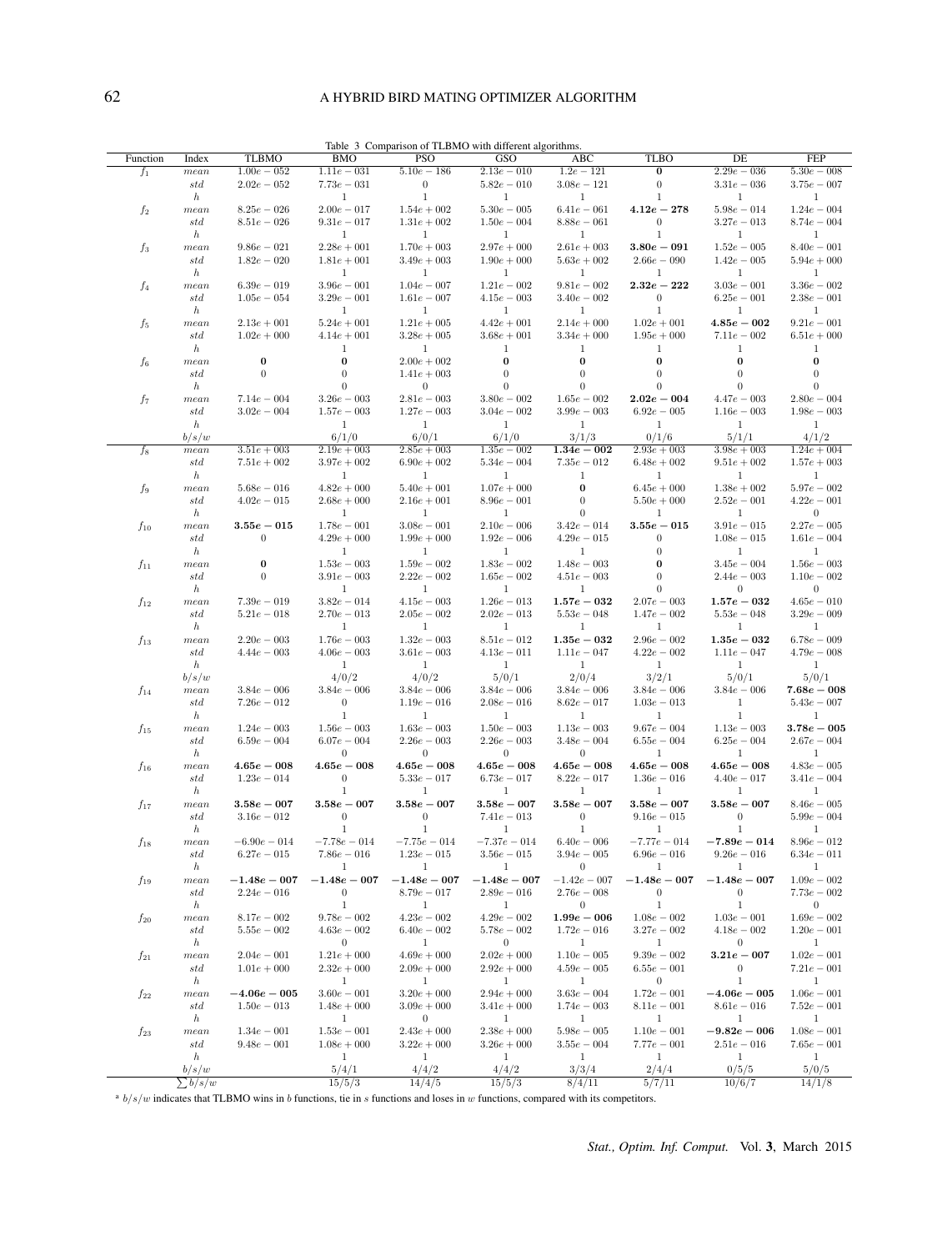For multimodal functions with a few local minima, as indicated in table 3, there are no obvious difference between TLBMO and its competitors.

• *Significance analysis*: In order to explain the statistical significance of TLBMO, the Wilcoxon signedrank test is employed. The numerical values "1" means that TLBMO is statistically inferior to other algorithms,"0" represents that TLBMO is equal to its competitor. The total number of TLBMO performs better, similar or worse than other algorithms are summarized in the last row of Table 3. The results demonstrate that there is significantly difference between TLBMO and BMO on the majority of test functions. The mean values of the final solutions reconfirm that the difference between them is not obvious.

| Function            | Index                      | <b>TLBMO</b>     | <b>BMO</b>       | <b>PSO</b>       | GSO              | <b>ABC</b>       | <b>TLBO</b>      | DE               | FEP              |
|---------------------|----------------------------|------------------|------------------|------------------|------------------|------------------|------------------|------------------|------------------|
| $f_1$               | $\overline{AR}$            |                  | 1.29             | 1.02             | 1.59             | 0.39             | 0.08             | 1.14             | $\overline{0}$   |
|                     | ${\cal SR}$                | $\mathbf 1$      | $\mathbf{1}$     | $\,1$            | 1                | $\mathbf{1}$     | $\mathbf{1}$     | $\mathbf{1}$     | 0.98             |
| $\mathfrak{f}_2$    | AR                         |                  | $1.03\,$         | 0.19             | $\boldsymbol{0}$ | 0.44             | $0.10\,$         | $1.56\,$         | $\overline{0}$   |
|                     | ${\cal SR}$                | $\mathbf{1}$     | $\mathbf 1$      | $0.22\,$         | $\overline{0}$   | 1                | $\mathbf{1}$     | 1                | 0.98             |
| $f_3$               | ${\cal AR}$                |                  | $\boldsymbol{0}$ | 0.90             | $\boldsymbol{0}$ | $\overline{0}$   | 0.23             | $\boldsymbol{0}$ | $\boldsymbol{0}$ |
|                     | ${\cal SR}$                | $\mathbf 1$      | $\boldsymbol{0}$ | 0.76             | $\boldsymbol{0}$ | $\boldsymbol{0}$ | $\,1$            | $\boldsymbol{0}$ | 0.98             |
| $f_4$               | AR                         |                  | $\boldsymbol{0}$ | 0.44             | $\boldsymbol{0}$ | $\boldsymbol{0}$ | 0.09             | $\boldsymbol{0}$ | $\overline{0}$   |
|                     | ${\cal SR}$                | $\mathbf{1}$     | $\boldsymbol{0}$ | $0.24\,$         | $\boldsymbol{0}$ | $\boldsymbol{0}$ | $\mathbf{1}$     | $\boldsymbol{0}$ | 0.98             |
| $f_5$               | AR                         |                  | NaN              | NaN              | NaN              | NaN              | NaN              | NaN              | NaN              |
|                     | ${\cal SR}$                | $\boldsymbol{0}$ | $\boldsymbol{0}$ | $\boldsymbol{0}$ | $\boldsymbol{0}$ | $\boldsymbol{0}$ | $\boldsymbol{0}$ | $\boldsymbol{0}$ | 0.98             |
| $f_{\rm 6}$         | ${\cal AR}$                |                  | $2.16\,$         | 1.51             | 0.80             | 0.37             | 0.06             | 0.87             | $0.06\,$         |
|                     | SR                         | $\mathbf 1$      | $\mathbf{1}$     | 0.98             | $\mathbf 1$      | 1                | $\mathbf{1}$     | $\mathbf 1$      | $\mathbf{1}$     |
|                     | AR                         |                  | $\overline{0}$   | 0.03             | $\mathbf{0}$     | $\mathbf{0}$     | 0.28             | $\boldsymbol{0}$ | $\boldsymbol{0}$ |
| $f_7\,$             | SR                         | 0.86             | $\boldsymbol{0}$ |                  | $\boldsymbol{0}$ | $\boldsymbol{0}$ | $\mathbf{1}$     | 0.02             | 0.98             |
|                     |                            |                  |                  | $\rm 0.02$       |                  |                  |                  |                  |                  |
| $f_8$               | AR                         | $\mathbf{1}$     | $\mathbf 1$      | $\rm 0.21$       | 0.25             | 0.11             | 0.26             | 0.51             | 0.01             |
|                     | SR                         |                  | $\,1\,$          | $\mathbf{1}$     | $\mathbf{1}$     | $\mathbf{1}$     | $\mathbf{1}$     | $\,1$            | $\,1$            |
| $f_9$               | ${\cal AR}$                |                  | 0.03             | $\boldsymbol{0}$ | $0.20\,$         | 0.35             | 0.14             | $\overline{0}$   | $\boldsymbol{0}$ |
|                     | SR                         | $\mathbf{1}$     | 0.02             | $\boldsymbol{0}$ | 0.14             | $\mathbf{1}$     | $0.24\,$         | $\boldsymbol{0}$ | 0.98             |
| $f_\mathrm{10}$     | AR                         |                  | $\rm 0.03$       | 0.82             | $\boldsymbol{0}$ | 0.47             | 0.09             | 1.25             | $\boldsymbol{0}$ |
|                     | ${\cal SR}$                | $\mathbf{1}$     | 0.02             | $\rm 0.96$       | $\mathbf{0}$     | $\mathbf{1}$     | $\mathbf{1}$     | $\mathbf{1}$     | 0.98             |
| $\mathfrak{f}_{11}$ | AR                         |                  | 1.05             | 0.33             | 0.32             | 0.46             | 0.09             | 1.09             | $\overline{0}$   |
|                     | ${\cal SR}$                | $\mathbf{1}$     | $\rm 0.84$       | $0.34\,$         | $\rm 0.02$       | 0.88             | $\,1$            | $\rm 0.98$       | 0.98             |
| $f_\mathrm{12}$     | AR                         |                  | 1.00             | 0.74             | 0.63             | 0.28             | 0.37             | 0.82             | $\boldsymbol{0}$ |
|                     | ${\cal SR}$                | $\mathbf{1}$     | $\mathbf{1}$     | 0.96             | $\mathbf{1}$     | $\mathbf{1}$     | 0.98             | $\mathbf{1}$     | 0.98             |
| $f_{13}$            | AR                         |                  | $1.05\,$         | $\rm 0.81$       | $1.05\,$         | 0.35             | 0.17             | $1.01\,$         | $\boldsymbol{0}$ |
|                     | ${\cal SR}$                | 0.72             | 0.84             | 0.88             | $\,1$            | $\mathbf{1}$     | 0.28             | $\,1$            | 0.98             |
| $f_{14}$            | AR                         |                  | 0.97             | 0.83             | $0.50\,$         | 0.48             | 1.42             | 1.27             | 0.04             |
|                     | ${\cal SR}$                | $\mathbf{1}$     | $\mathbf{1}$     | $\mathbf 1$      | $\,1$            | $\,1$            | $\,1$            | $\mathbf 1$      | $\,1$            |
| $f_{15}$            | AR                         |                  | 0.48             | 0.40             | 0.64             | 0.88             | 0.56             | 0.24             | $\boldsymbol{0}$ |
|                     | ${\cal SR}$                | 0.40             | $\rm 0.24$       | $\rm 0.38$       | 0.62             | 0.44             | $\,0.56$         | 0.24             | 0.98             |
| $f_{16}$            | ${\cal AR}$                |                  | $\rm 0.96$       | $0.89\,$         | $\rm 0.21$       | $\rm 0.35$       | $\,0.63\,$       | $0.86\,$         | $\boldsymbol{0}$ |
|                     | SR                         | $\mathbf{1}$     | $\mathbf{1}$     | $\mathbf{1}$     | $\mathbf{1}$     | $\mathbf{1}$     | $\mathbf{1}$     | $\mathbf{1}$     | 0.98             |
| $f_{17}$            | AR                         |                  | 0.82             | 0.75             | 0.32             | 0.45             | 0.70             | 0.97             | $\boldsymbol{0}$ |
|                     | SR                         | $\mathbf 1$      | $\mathbf{1}$     | $\mathbf{1}$     | $\mathbf{1}$     | $\mathbf{1}$     | $\mathbf{1}$     | $\mathbf{1}$     | 0.98             |
| $f_{18}$            | AR                         |                  | 0.73             | 0.95             | 0.28             | $1.25\,$         | 0.60             | 0.58             | 0.05             |
|                     | ${\cal SR}$                | $\mathbf 1$      | $\,1\,$          | $\,1$            | $\,1$            | 0.92             | $\,1$            | $\,1$            | $\,1$            |
| $f_{19}$            | AR                         |                  | 0.92             | 0.82             | 0.40             | 0.72             | 0.70             | 0.82             | $\boldsymbol{0}$ |
|                     | SR                         | $\,1$            | $\mathbf{1}$     | $\,1$            | $\mathbf{1}$     | $\mathbf{1}$     | $\mathbf{1}$     | $\mathbf{1}$     | 0.98             |
| $f_{20}$            | AR                         |                  | $\rm 0.25$       | 0.58             | 0.22             | 0.43             | $1.11\,$         | 0.18             | $\boldsymbol{0}$ |
|                     | SR                         | 0.30             | 0.18             | 0.68             | 0.64             | $\mathbf{1}$     | $\rm 0.84$       | 0.14             | 0.98             |
| $f_{21}$            | ${\cal AR}$                |                  | 0.62             | $0.11\,$         | 0.40             | 0.46             | 1.09             | 0.51             | $\boldsymbol{0}$ |
|                     | ${\cal SR}$                | 0.96             | 0.76             | 0.14             | 0.66             | $\mathbf{1}$     | 0.96             | $\mathbf{1}$     | 0.98             |
|                     | AR                         |                  | 0.74             | 0.41             | 0.23             | 0.58             | 1.13             | 0.63             | $\boldsymbol{0}$ |
| $f_{22}$            |                            | $\mathbf{1}$     |                  |                  |                  |                  |                  | $\mathbf{1}$     |                  |
|                     | ${\cal SR}$                |                  | $\rm 0.94$       | $0.46\,$         | $\rm 0.56$       | $\rm 0.94$       | $\rm 0.94$       |                  | 0.98             |
| $f_{23}$            | ${\cal AR}$<br>${\cal SR}$ |                  | 0.81             | 0.61             | 0.61             | 0.71             | $1.07\,$         | 0.68             | $\boldsymbol{0}$ |
|                     |                            | 0.98             | 0.98             | 0.62             | 0.64             | 0.96             | 0.98             | 1                | 0.98             |
|                     | $\overline{SR}$            | 20.20            | 14.80            | 13.70            | 13.50            | 18.10            | 19.80            | 16.40            | 22.60            |

Table 4 Comparison of TLBMO and its competitor.

• *Convergence speed*: Table 4 show that TLBMO converges faster than BMO, especially for function  $f_6$ . For example, compared with BMO, the *AR* value is 1.05, which means that TLBMO is on average 5% faster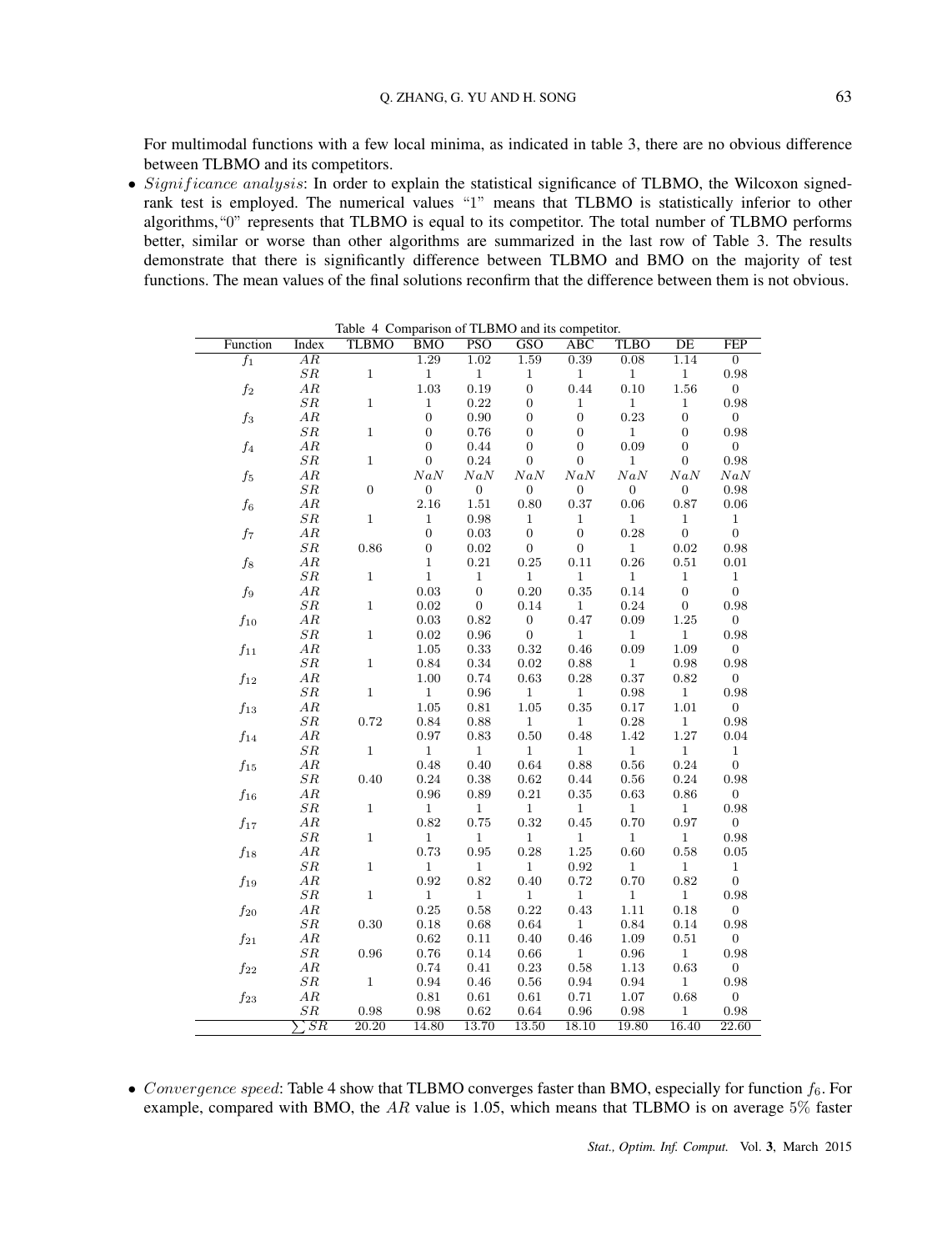than BMO for  $f_{11}$  function. Additionally, Figure 2 shows that TLBMO is able to converge to better solutions quickly and it has higher accuracy than BMO on the most of functions. From figure 2. it is clear that TLBO is significantly superior to all the other methods including TLBMO in the process of evolution, while TLBMO performs the second best on this benchmark function. Looking carefully at Figure 2 (c), PSO shows a faster convergence rate initially than TLBMO, however, it is outperformed by TLBMO after 25000 FES. we can observe from Figure 2 (d) that all the other algorithms show the almost same startpoint, and ABC has a faster convergence speed than other methods. Although slower, TLBMO eventually finds the global solution close to ABC. Totally, the convergence speed of BMO is improved in a certain extent.

• *Success ratio*: Table 4 reveals that the TLBMO has more superior searching ability than its competitors, and provides the much higher successful rate  $\sum SR = 20.20$  than other existing algorithms. To be specific, our algorithm can effectively solve  $(SR = 1)$  seventeen out of twenty-three test functions. It is worth mentioning that TLBMO can yield the smallest mean value with  $SR = 1$  on function  $f_{11}$  and  $f_{22}$ . In general, the hybrid method is able to form stable search mechanism.

#### 6. Conclusion

In order to accelerate the convergence speed and improve solution quality of BMO, a hybrid algorithm, named TLBMO, is proposed. This method can provide a better balance between exploration and exploitation in the evolving process. The performance of TLBMO algorithm is verified on a comprehensive set of well-known 23 benchmark functions. Experimental results demonstrate the good performance of TLBMO.

#### Acknowledgement

The authors would like to thanks Prof. Alireza Askarzadeh for providing the BMO code and also to extend sincere gratitude to Prof. Yuhong Dai for his free-handed assistance. This work was supported by Natural Science Foundation of China under Grant No. 11361001; Ministry of Education Science and technology key projects under Grant No. 212204; Natural Science Foundation of Ningxia under Grant No. NZ12207; The Science and Technology key project of Ningxia institutions of higher learning under Grant No. NGY2012092.

#### REFERENCES

- 1. M. Dorigo, and T. Stutzle, *Ant colony optimization.*, MAMIT Press. Cambridge, 2004.
- 2. R. Storn, and K. Price, *Differential evolution-a simple and efficient heuristic for global optimization over continuous spaces*, Joural of Global optimization, vol. 11, pp. 341-359, 1997.
- 3. J. Kennedy, and R. Eberhart, *Particle swarm optimization*, IEEE International conference on Neural Networks, pp. 1942-1948, 1995.
- 4. S. Kirkpatrick, C. D. Gelatt and M. P. Vecchi, *Optimization by simulated annealing*, Science, vol. 220, pp. 671-680, 1983.
- 5. D. Karaboga, *An idea based on honey bee swarm for numerical optimization*, Technical report-tr06, Kayseri, Turkey: Erciyes University, 2005.
- 6. S. He, Q. H. Wu and J. R. Saunders, *Group search optimizer: an optimization algorithm inspired by animal searching behavior*, IEEE Transactions on Evolutionary Computation, vol. 13, pp. 973-990, 2009.
- 7. A. Askarzadeh, *An optimization algorithm inspired by bird mating strategies*, Communication in Nonlinear Science and Numerical Simulation, vol. 19, pp. 1213-1228, 2014.
- 8. A. Askarzadeh, and A. Rezazadeh, *Artificial neural network training using a new efficient optimization algorithm*, Applied Soft Computing, vol. 13, pp. 1206-1213, 2013.
- 9. A. Askarzadeh, *Parameter estimation of fuel cell polarization curve using BMO algorithm*, International Journal of Hydrogen Energy, vol. 38, pp. 15405-15413, 2013.
- 10. A. Askarzadeh, and A. Rezazadeh, *Extraction of maximum power point in solar cells using bird mating optimizer-based parameters identification approach*, Solar Energy, vol. 90, pp. 123-133, 2013.
- 11. A. Askarzadeh, and A. Rezazadeh, *A new heuristic optimization algorithm for modeling of proton exchange membrane fuel cell: bird mating optimizer*, International Journal of Energy Research, vol.37, pp. 1196-1204, 2013.
- 12. R. V. Rao, and V. Patel, *Multi-objective optimization of two stage thermoelectric cooler using a modified teaching-learning-based optimization algorithm*, Engineering Applications of Artificial Intelligence, vol. 26, pp. 430-445, 2013.